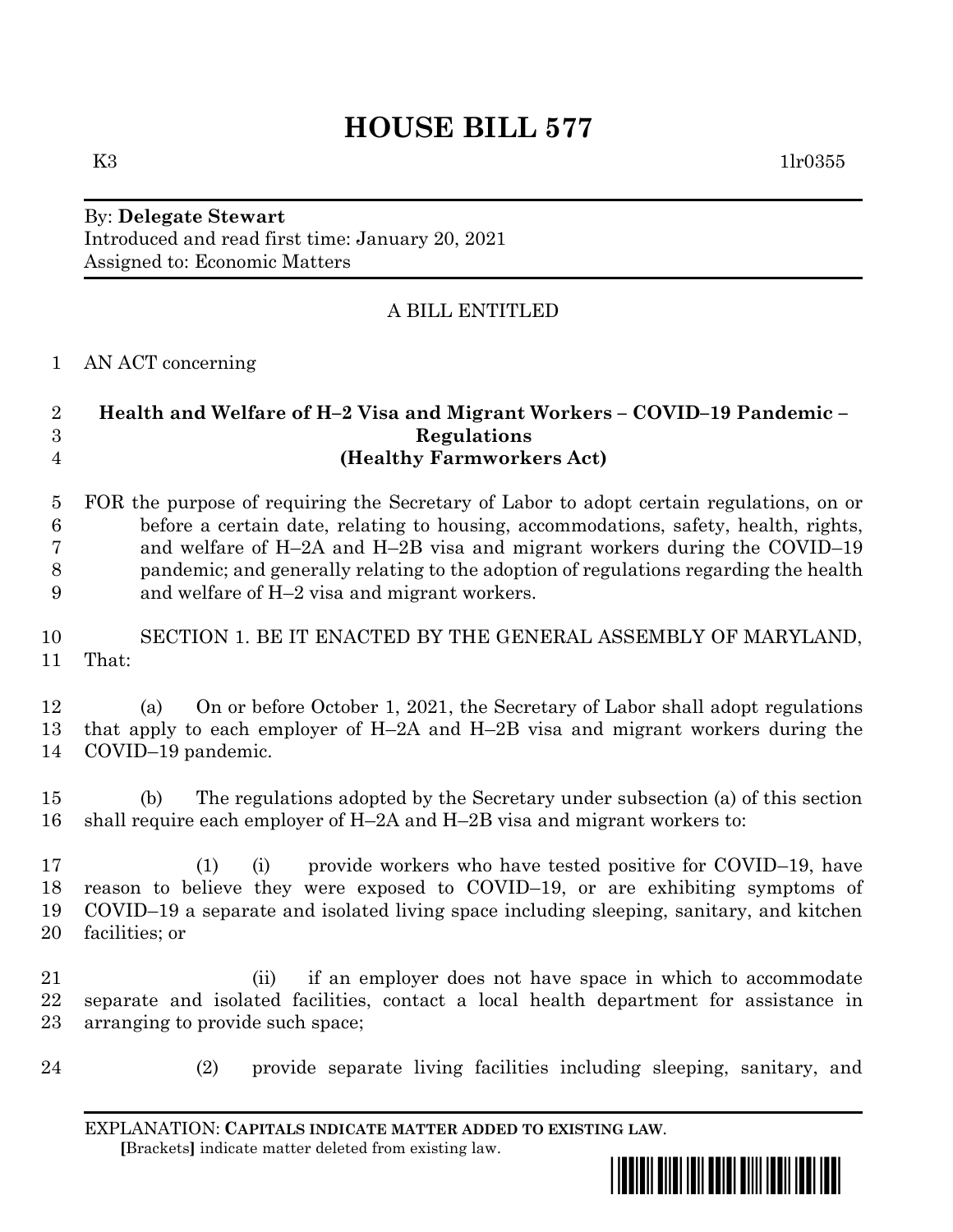| $\overline{2}$<br><b>HOUSE BILL 577</b> |                                       |                                                                                                                                                                |  |
|-----------------------------------------|---------------------------------------|----------------------------------------------------------------------------------------------------------------------------------------------------------------|--|
| $\mathbf 1$<br>$\overline{2}$           | of age;                               | kitchen facilities for workers with underlying health conditions and workers over 60 years                                                                     |  |
| $\boldsymbol{3}$<br>$\overline{4}$<br>5 | (3)<br>areas, including:              | develop and implement a regular cleaning and disinfecting schedule for<br>worker housing, transportation vehicles, and commonly used indoor and outdoor shared |  |
| $\boldsymbol{6}$<br>7                   | housing; and                          | providing cleaning and disinfectant supplies in all worker<br>(i)                                                                                              |  |
| 8<br>$\boldsymbol{9}$                   | workers throughout living facilities; | making hand-washing stations or hand sanitizer available to<br>(ii)                                                                                            |  |
| 10<br>11                                | (4)                                   | avoid housing or transporting workers in situations where 6 feet of<br>social distancing cannot be observed;                                                   |  |
| 12<br>13                                | (5)<br>standards of habitability;     | ensure housing for all workers is thoroughly ventilated and meets basic                                                                                        |  |
| 14<br>15                                | (6)<br>workers understand that:       | post a notice written in English and a language that the majority of                                                                                           |  |
| 16                                      |                                       | outlines COVID-19 symptoms and prevention protocols;<br>(i)                                                                                                    |  |
| 17<br>18                                |                                       | provides emergency contact information for the nearest health<br>(ii)<br>clinic and local health department; and                                               |  |
| 19                                      |                                       | notifies workers of their rights to protection from eviction;<br>(iii)                                                                                         |  |
| 20<br>21                                | (7)<br>information for workers;       | create protocols to maintain a written list of full names and contact                                                                                          |  |
| 22                                      | (8)                                   | designate specific individuals tasked with:                                                                                                                    |  |
| 23<br>24                                | requirements;                         | ensuring that workers comply with health and sanitation<br>(i)                                                                                                 |  |
| 25<br>26                                |                                       | ensuring that worker housing facilities and transportation<br>(ii)<br>vehicles are regularly professionally cleaned and disinfected at no cost to workers;     |  |
| 27<br>28                                | maintained; and                       | caring for quarantined workers and ensuring that quarantine is<br>(iii)                                                                                        |  |
| 29<br>30                                | attention;                            | providing for the transportation of workers to receive medical<br>(iv)                                                                                         |  |
| 31                                      | (9)                                   | abide by relevant recommendations from the federal Centers for                                                                                                 |  |